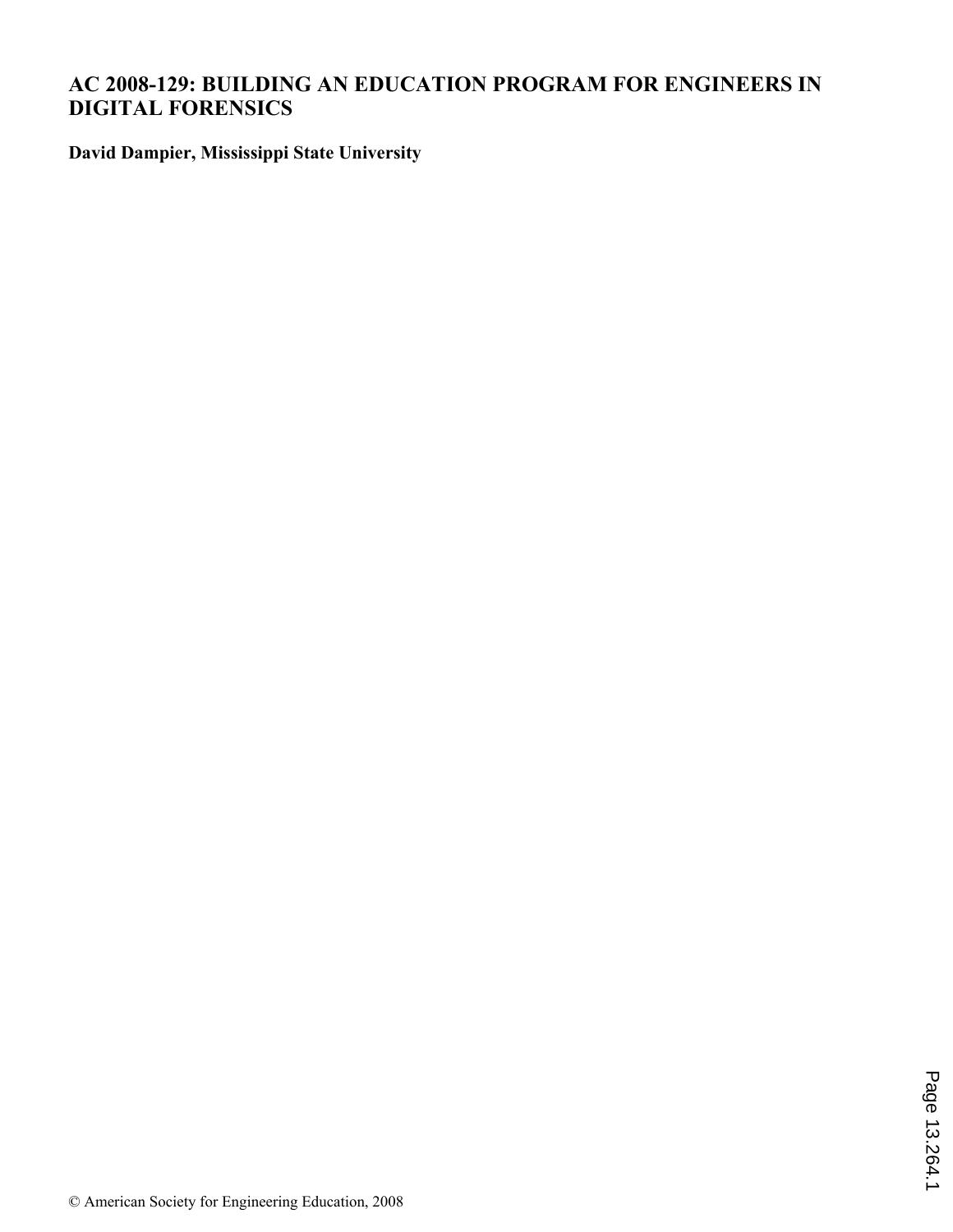# **Building an Education Program for Engineers in Digital Forensics**

David A. Dampier Jansen Cohoon Department of Computer Science and Engineering Mississippi State University dampier@cse.msstate.edu; jec9@msstate.edu

### **Abstract**

This paper describes an innovative laboratory based program that offers life-long learning activities to working professionals in the law enforcement community while simultaneously including students at the undergraduate and graduate levels in digital forensics service, learning and research. The program has been highly successful with involvement of PhD students, Master's level students, and undergraduates who are focusing on the computer security/digital forensics area of interest. Computer crime is a rapidly growing problem throughout the connected world. Not only are computer crimes becoming more numerous and commonplace, the sophistication of computer criminals is also increasing. As technology has increased in sophistication, and criminals have exploited new technologies, computer forensics investigators trying to solve those crimes have had to learn new techniques. This trend has necessitated the inclusion of new classes in computer science and criminal justice programs.

At Mississippi State University, the Center for Computer Security Research, with the assistance of the Mississippi Attorney General's Office and others developed a digital forensics training program that provides no-cost training to law enforcement officers throughout the Southeast United States in subjects ranging from basic computer skills and introductory courses in cyber crime to very advanced commercial training in using the most sophisticated investigative and analysis software available. Law enforcement officers have been very receptive to this program, with over 1400 law enforcement officers from over 200 departments in 18 states taking advantage of the training. Students in computer science, software engineering and computer engineering programs at Mississippi State University have also benefited from this program. An introductory course in computer forensics has been standing room only for the last several years, and advanced graduate classes in digital forensics are also very popular.

Funding for this center is provided by the United States Department of Justice, and has not only supported the forensics training center, but has also helped to establish a one-ofa-kind Cyber Crime Fusion Center in Jackson, Mississippi, where law enforcement agents from Federal, State, and local law enforcement agencies as well as students and staff from Mississippi State University work together to solve computer crimes. Additionally, the support has enabled Mississippi State University to build a world-class digital forensics laboratory that can be used by researchers, law enforcement agencies, and students alike to experiment with new technologies and build a foundation for pursuing digital forensics as a profession. This paper describes the center, as well as provides evidence of the proven value of such work for the university and the nation.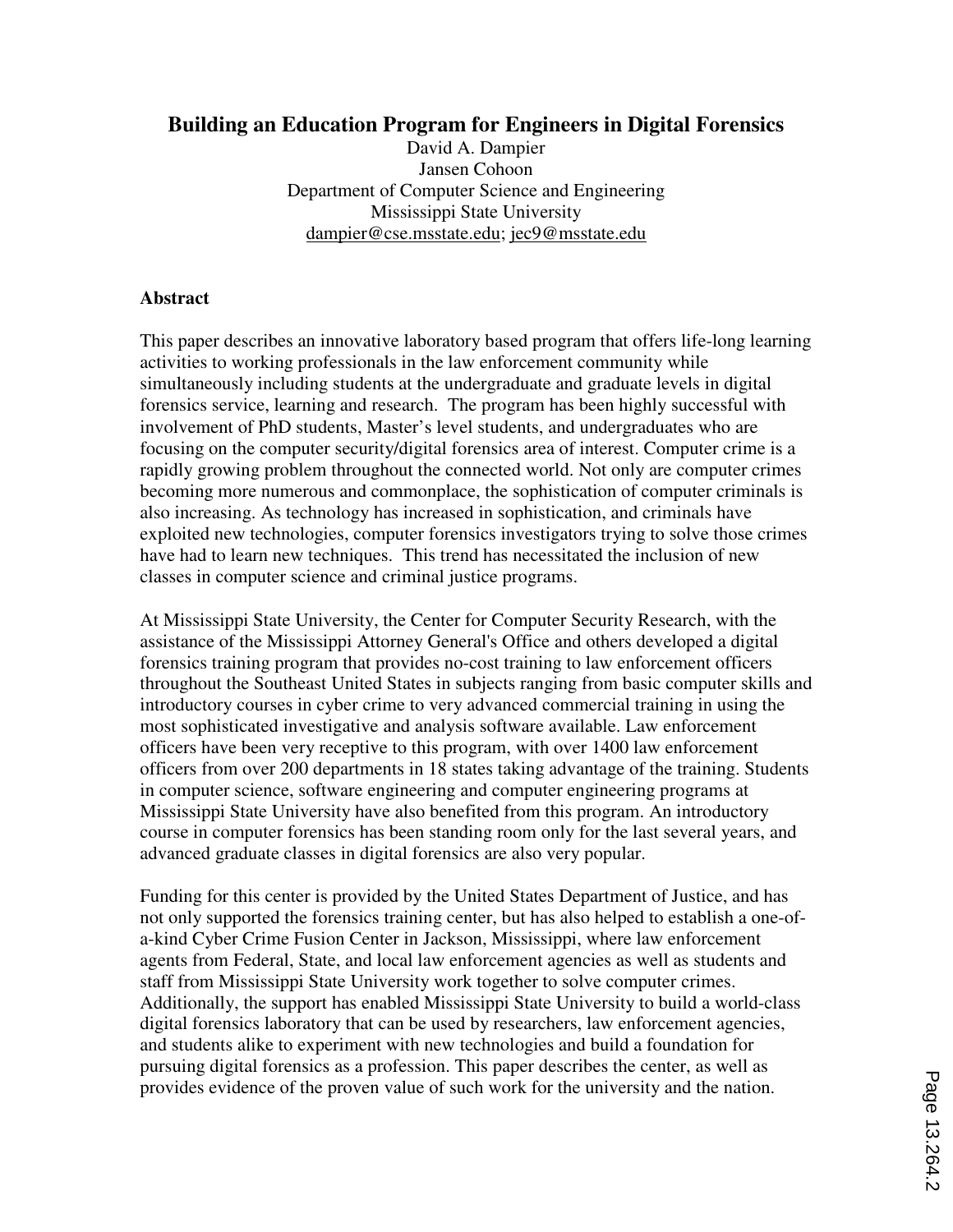#### **Introduction**

As the world becomes increasingly more dependent on automation and the internet, and computer users are increasingly more comfortable with advanced technology, computer usage by criminals is increasing. One of the fastest growing crimes in the United States is Identity Theft<sup>1</sup>, and although identity theft is not necessarily committed using a computer, the increase in electronic commerce has certainly increased the opportunities for internet savvy criminals to take advantage of unsuspecting computer users. As computer related crime increases, the need for investigators and evidence analysts who understand computer evidence must grow to meet the demand. Computer investigation is a relatively young field in law enforcement. The FBI first began to look at computer evidence around  $1984^{10}$ , about the same time that personal computer usage began to become more commonplace. In the beginning, the techniques used by computer crime investigators were home grown and mostly ad hoc. They used what they knew, and as they gained experience, they built more sophisticated tools. In many cases, because an investigator happened to know something about computers, they were tasked to examine any computer evidence that came in. This capability continued to grow from the bottom up until very recently. Universities in the last five or six years have begun to look at digital forensics as a rich new source of education and research opportunities. Students love the field, and as a result classes offered are always full or overfull and research programs are growing with new ideas coming very rapidly.

The federal government has been able to develop and maintain excellent facilities for training federal agents in computer related crime. Facilities such as the FBI academy in Virginia and the Federal Law Enforcement Training Center in Georgia provide free training for law enforcement, but their capacity is insufficient to make a real impact at the local level across the United States. Regional Computer Forensics Laboratories (RCFL) provide some free training for local and state law enforcement, but require a commitment of time to the RCFL in exchange. Additionally, there are a number of government sponsored and commercial training organizations, like the National White Collar Crime Center that provide excellent training opportunities for law enforcement investigators. These organizations provide excellent training, but training is not education. What is needed is a commitment to education in the field of digital forensics that encourages innovation and creativity, and embraces life-long learning. Academia is able to help in the digital forensics field by providing more sophisticated tools and equipment. Even commercially available equipment has addressed the need but further innovation could be spurred from the academic community. For example, a research project at Mississippi State University using Field Programmable Gate Arrays was able to produce a tool that will image a hard drive, nearly, twice as fast as any commercial hard drive duplicator, and will perform some limited analysis as it images.<sup>7</sup> Academia's vast instructional and research resources should be used in any way possible to combat digital crime.

#### **Justification of Need**

Mississippi State University (MSU) and its Center for Computer Security Research (CCSR) developed a survey in 2003 (sent to 82 county sheriff's offices, 22 district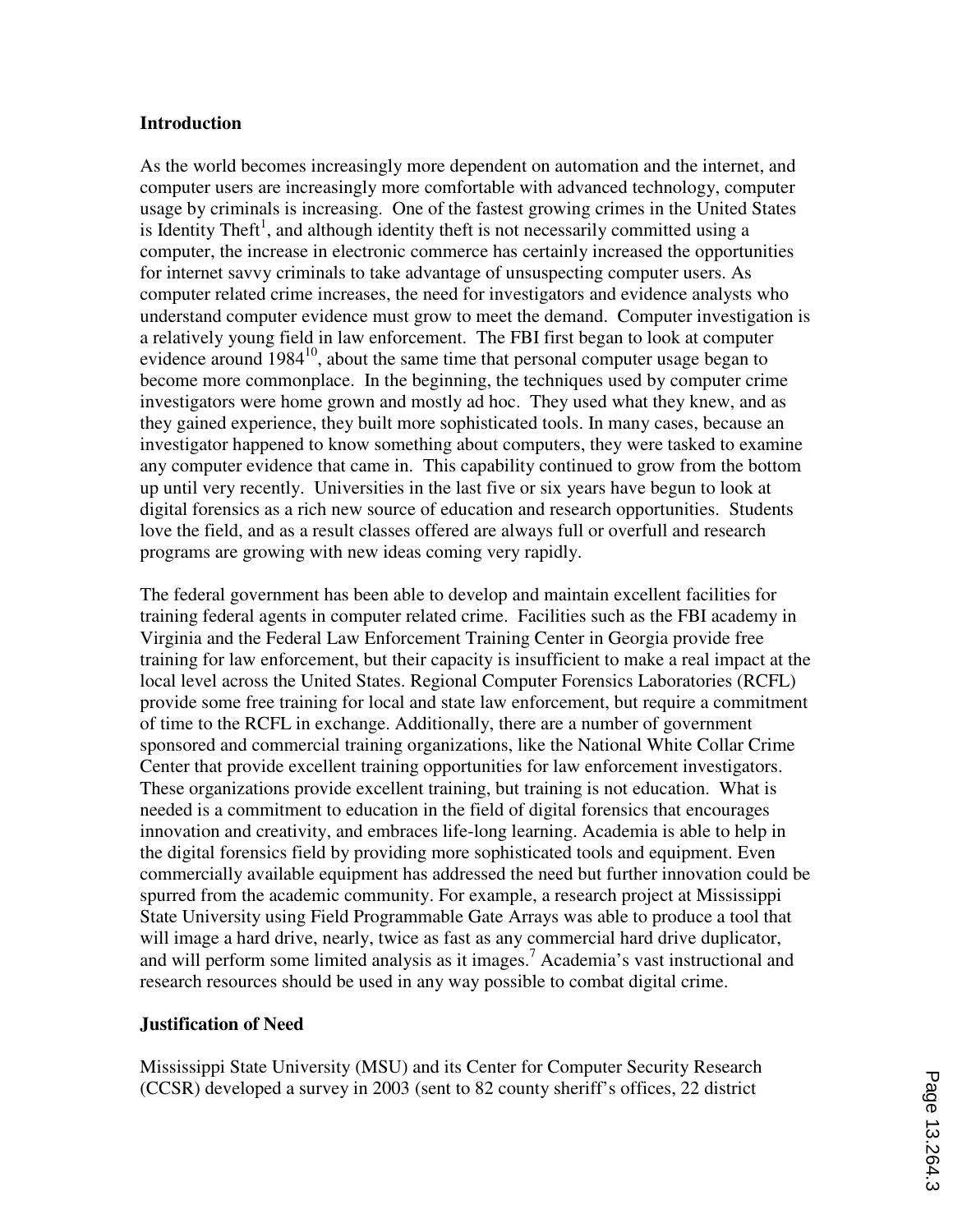attorney's offices, and the 20 largest municipal police departments in Mississippi) to quantify the State's computer crime problem and to determine state and local law enforcement's ability to address it. Of the 124 surveys distributed, 64 completed surveys were returned for a 52% response rate—quite good given that most mail surveys average well below a 50% response rate. While the primary goal was to generate a baseline and profile of the capability of local and county agencies to respond to computer-related crimes in their respective jurisdictions, the survey examined the degree to which local law enforcement agencies and prosecutors confront instances of cybercrime, what volume and types of cybercrime they have dealt with (if any), and how they went about investigating and prosecuting such crimes. The survey provided a unique quantified snapshot of the degree of experience and readiness to investigate and prosecute computer-related crimes in Mississippi. Of the 64 responding law enforcement agencies and district attorney offices, 79.7% had been involved in the investigation, arrest, prosecution or conviction of a computer related crime (CC). Agencies however, saw themselves as not well prepared and having little experience in dealing with computerrelated crime. Only 10.9% (seven agencies) felt they were "very well prepared" to deal with CC, and 56.2% of the sample was not well prepared or totally unprepared to deal with computer-related crime. The data showed that 87.5% of the sample had little to no experience in dealing with computer-related crime. Nearly 60% of the sample somewhat or strongly agreed that computer related crimes are one of the fastest growing categories of crime in their jurisdiction. Agencies' self-assessments of how they deal with issues related to computer crimes were not encouraging. In general, law enforcement agencies in Mississippi were ill prepared to deal with computer-related crimes and nearly 80% somewhat or strongly disagreed that their agency had sufficient personnel trained to deal with computer-related crimes. Nearly 60% disagreed that they had procedures or practices to deal with computer-related crimes. Less than one-third regularly sent personnel to receive training in the area of computer-related crimes, and over half disagreed that they make computer-related crime investigation a priority. Over 90% of responding agencies at the county and local levels disagreed that Mississippi law enforcement was prepared to investigate computer crimes. Finally, we discovered that local law enforcement agencies have very restrictive budgets with little to no funding for training.<sup>9</sup>

Additionally, the federal law enforcement agencies like the Federal Bureau of Investigation and the Secret Service have been increasing their recruiting activities for employees skilled in digital forensics. An education program in digital forensics can not only provide potential state and local law enforcement agents with the proper skills, but many of these graduates can enter the federal service and contribute much faster to the digital forensics mission.

#### **Increasing Training Capacity**

After the survey mentioned in the previous section, it was obvious that we had a serious cyber crime problem in Mississippi. The Center for Computer Security Research (CCSR) at Mississippi State University developed a proposal to try and address the problems in the state of Mississippi and the southeast region. With a grant from the Department of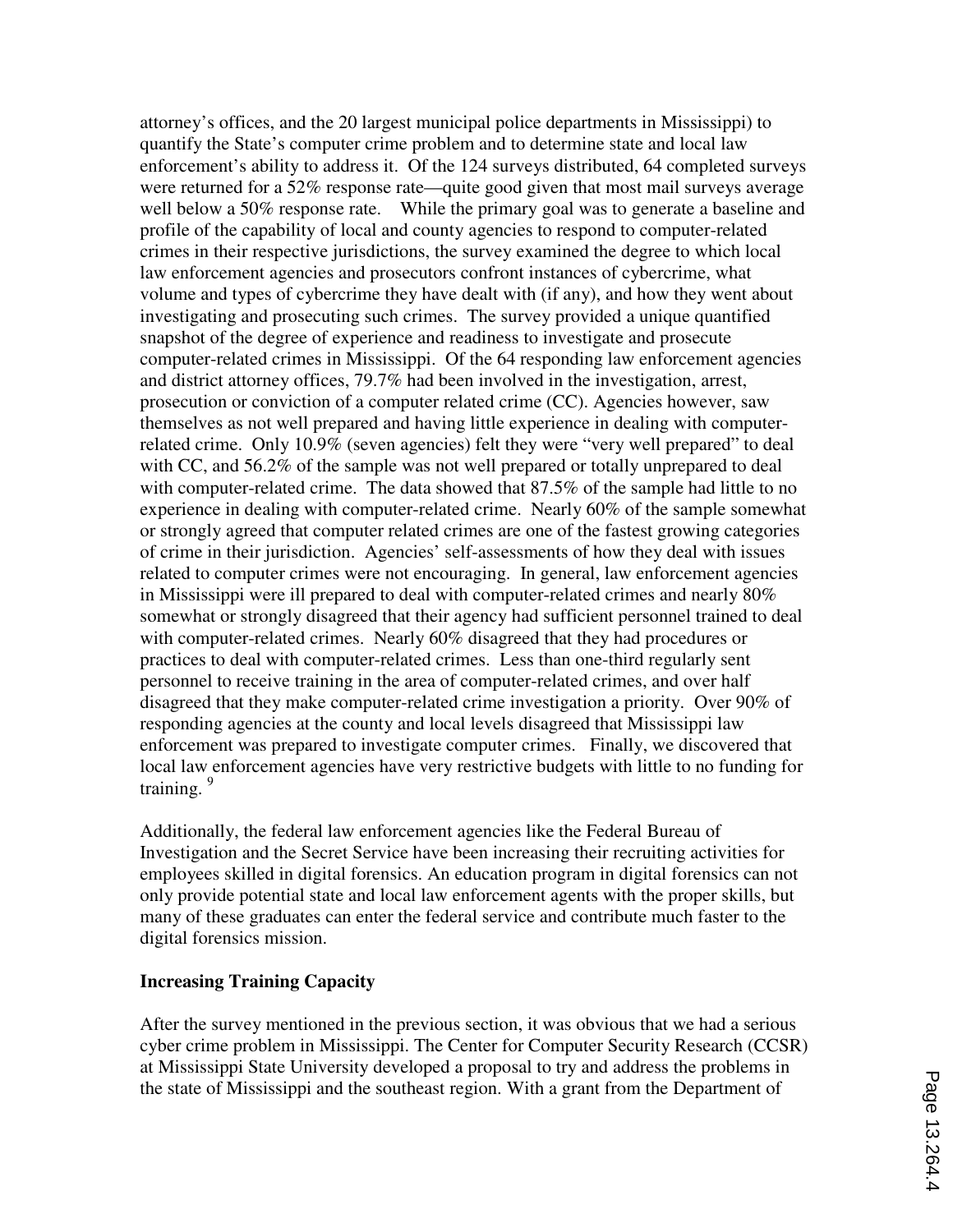Justice in 2005, the Southeast Region Forensics Training Center (FTC) was established inside the CCSR to provide free training to law enforcement in the investigation and prosecution of computer crimes. The FTC is located on the campus of Mississippi State University in Starkville, Mississippi. It is housed inside the Department of Computer Science and Engineering. Its mission is to provide low or no cost training to the law enforcement community across the southeastern United States. Since the first class was offered in October 2005, the FTC has trained over 1400 law enforcement officers from well over 200 different departments in 18 different states. In addition, FTC facilities are used to teach computer science, computer engineering, software engineering, business information systems, and criminal justice undergraduate and graduate students these same skills.

The FTC currently maintains 18 workstations for interactive training of computer forensics. Students have access to forensics software such as: Access Data's Forensics Toolkit, Guidance Software's Encase Enterprise Edition, Paraben's Small Device Forensics, and many others. Additionally, various hardware devices used in computer crime investigation and forensics are maintained. This includes hardware imagers (ImageMasster, Logicube MD5 and Talon Devices), write blocking devices, Cell Phone Analysis kits (Paraben and Logicube's CellDEK TEK), and fully functional, portable forensics workstations. Additionally, the Mississippi Cyber Crime Fusion Center in Jackson provides a training facility as well as a research facility where graduate students can intern and gather real-time analysis data from a working forensics lab. We will talk more about that in the next section of the paper.

FTC Course offerings have grown over time. Initially, the only courses offered were the Introduction to Cyber Crime and the Forensics Tools and Techniques classes. Since 2005, course offerings available to law enforcement have increased five-fold. The following is a current list of courses offered to law enforcement professionals, including a brief description of each:

• *CF-100 Computer Basics*

This course was developed by Jackson State University in partnership with the FTC and provides basic computer instruction for those law enforcement officers not comfortable with technology. It focuses on computers using the Windows operating system, and is designed to increase the capability of officers to attend and succeed in the follow on training. This course is optional, and is taught as needed.

• *CF-101 Introduction to Cyber Crime*

This course provides a basic understanding of computer crime, a detailed breakdown of search and seizure techniques and crime scene "bag and tag" procedures, instruction on and introduction to some of the hardware and software available for computer forensics.

• *CF-102 Forensics Tools & Techniques* This course provides hands on training with tools and techniques used for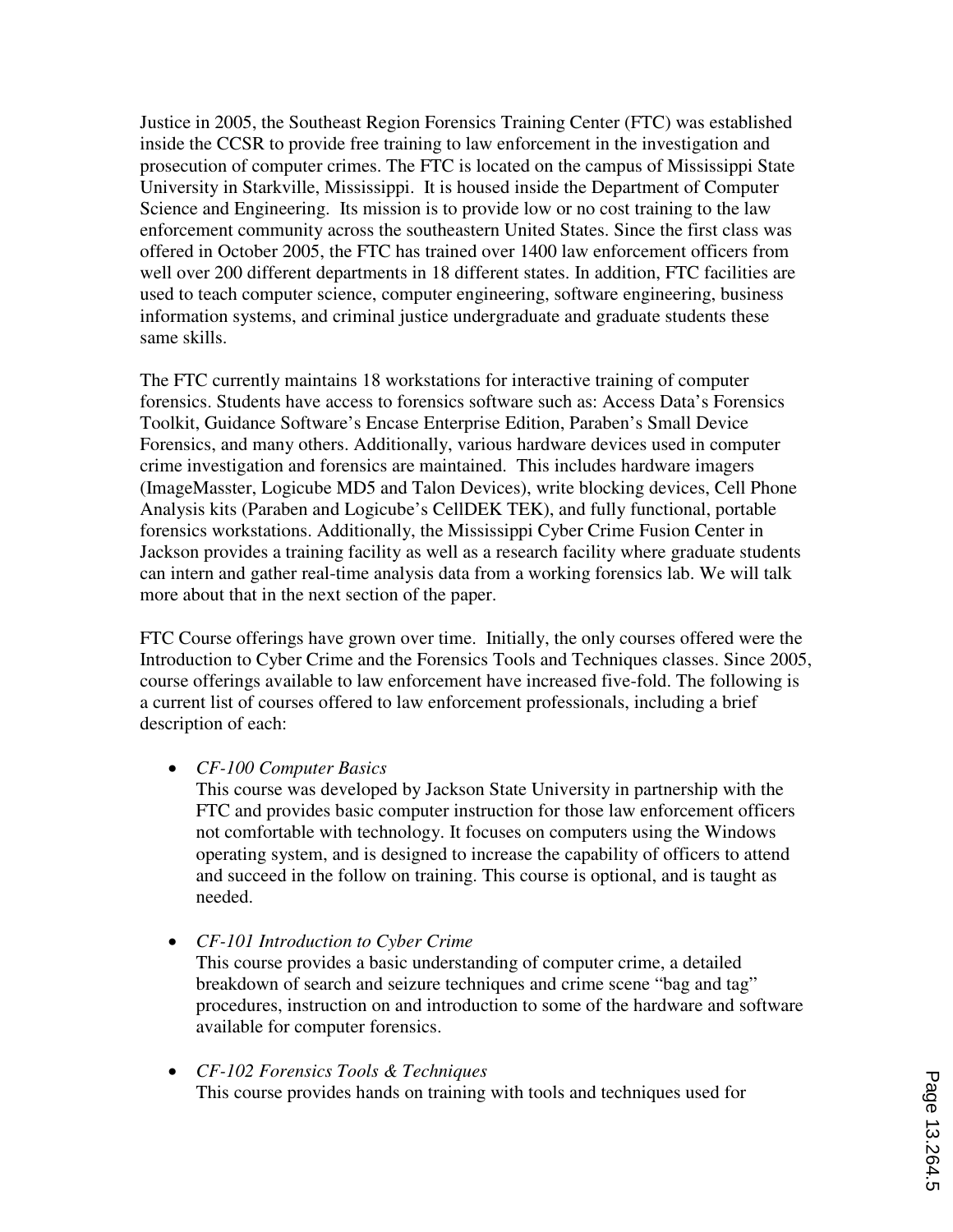investigation and examination of computers in criminal cases. Prerequisite: CF-101

- *CF-203 Practical Training in Forensic Investigations* This training is mentor-based training. It provides one-on-one instruction in a laboratory setting with an experienced computer forensics investigator. It provides an opportunity for an investigator who has been through the basic training classes to gain practical experience working on a real case for their agency. A "coach" is assigned to each student that guides them through a real investigation or examination of evidence for a case they are working. Prerequisites: CF-102
- *CF-204 Search and Seizure of Computers and Electronic Evidence: Legal and Testimonial Considerations for Law Enforcement* This course covers the legal aspects of search and seizure with respect to computer evidence. Warrant writing procedures and common pitfalls are discussed along with appropriate laws to govern computer crime. This course was developed by and is taught at the National Center for Justice and The Rule of Law at the University of Mississippi. Prosecuting attorneys are eligible to attend this training.
- *CF-205 Search and Seizure of Computers and Electronic Evidence: Legal Considerations for Trial Judges*

This course will cover the legal aspects of search and seizure with respect to computer evidence, specifically for trial judges. Issues such as case law, legal precedent, and federal and state laws concerning computer crimes are discussed in a forum where judges are free to ask questions and seek advice from national experts on fourth amendment issues for computer related evidence.

#### • *CF-307 AccessData's BootCamp*

Mississippi State University and AccessData, Inc. have partnered to provide law enforcement officers with free attendance in AccessData's Ultimate Toolkit BootCamp. This three day course provides detailed instruction on how to install, configure, and use AccessData's Forensic Toolkit (FTK) and Password Recovery Toolkit (PRTK). The training is identical to commercial training provided by Access Data to its corporate and government customers in every respect. Prerequisites: CF-102 or the equivalent

• CF-308 Paraben Small Device Forensics

Mississippi State University and Paraben, Inc. have partnered to provide law enforcement officers with free attendance in Paraben's Small Device Forensics class. This four day course provides detailed instruction on how to recover data from cellphones and Personal Digital Assistants (PDAs) using the Paraben small device forensics software. The training is identical to commercial training provided by Paraben to its corporate and government customers in every respect. Prerequisites: CF-102 or the equivalent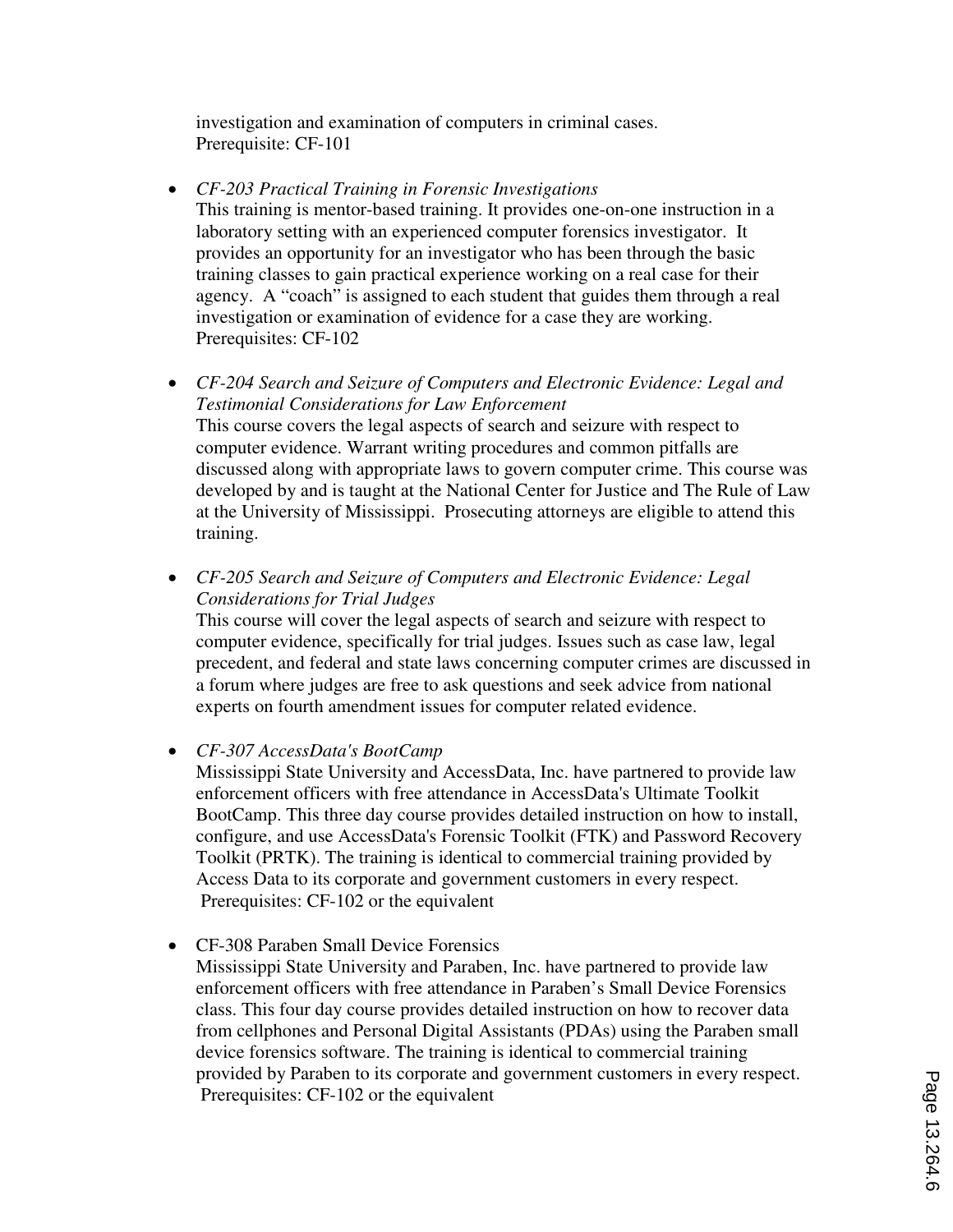## • *CF-409 AccessData's Windows Forensics*

This course is another three day course offered by AccessData, Inc. through the FTC. This class is a follow on course to the CF-307 training and concentrates on using the Ultimate Toolkit software to investigate a Windows system. It provides more detailed instruction on FTK and PRTK, as well as introduction to the Windows Registry Viewer. The training is identical to commercial training provided by Access Data to its corporate and government customers in every respect.

Prerequisites: CF-307

- *CF-411 AccessData's BootCamp/Windows Forensics Week*  Combines CF307 and CF409 into a one week course. These two courses are AccessData's ACE certification prerequisites.
- *CF-510 Macintosh Forensics Seminar* This course is taught by an expert in performing forensics examinations on Macintosh computers and is intended only for advanced students. Prerequisites: CF-307

The capability built by the FTC has also benefitted our academic course offerings. Active learning is an appealing method of instruction in academia. The laboratory facilities available because of the FTC have enabled us to make the university course offerings very active-learning based. Lectures are held right in the lab, and students are provided the opportunity to experiment with the tools immediately upon learning about them in the lecture.

An undergraduate computer forensics course was recently offered for the sixth time, and the number of students interested in taking the class was well more than the capacity of the classroom. A strict limit was required to enable the class to meet in the laboratory. The undergraduate course covers the basic computer forensics principles and offers laboratory assignments to provide hands on learning experience. Recently, Mock trials and seizure have been conducted outside of the university setting to give a real world feel.

Additionally, on three occasions, an advanced topics class in digital forensics has been offered, with the course content being different each time. The most recent offering was dedicated to building tools that could be made available to the law enforcement community that we support. The tools are required to fill a need in the forensics community and explain how the tool would aid in the forensics work flow.

# **Increasing Laboratory Capacity**

In 2007, in partnership with the Mississippi Attorney General's office, the Federal Bureau of Investigation, the United States Secret Service, and others, we opened a oneof-a-kind laboratory facility in Jackson, Mississippi. The Mississippi Cyber Crime Fusion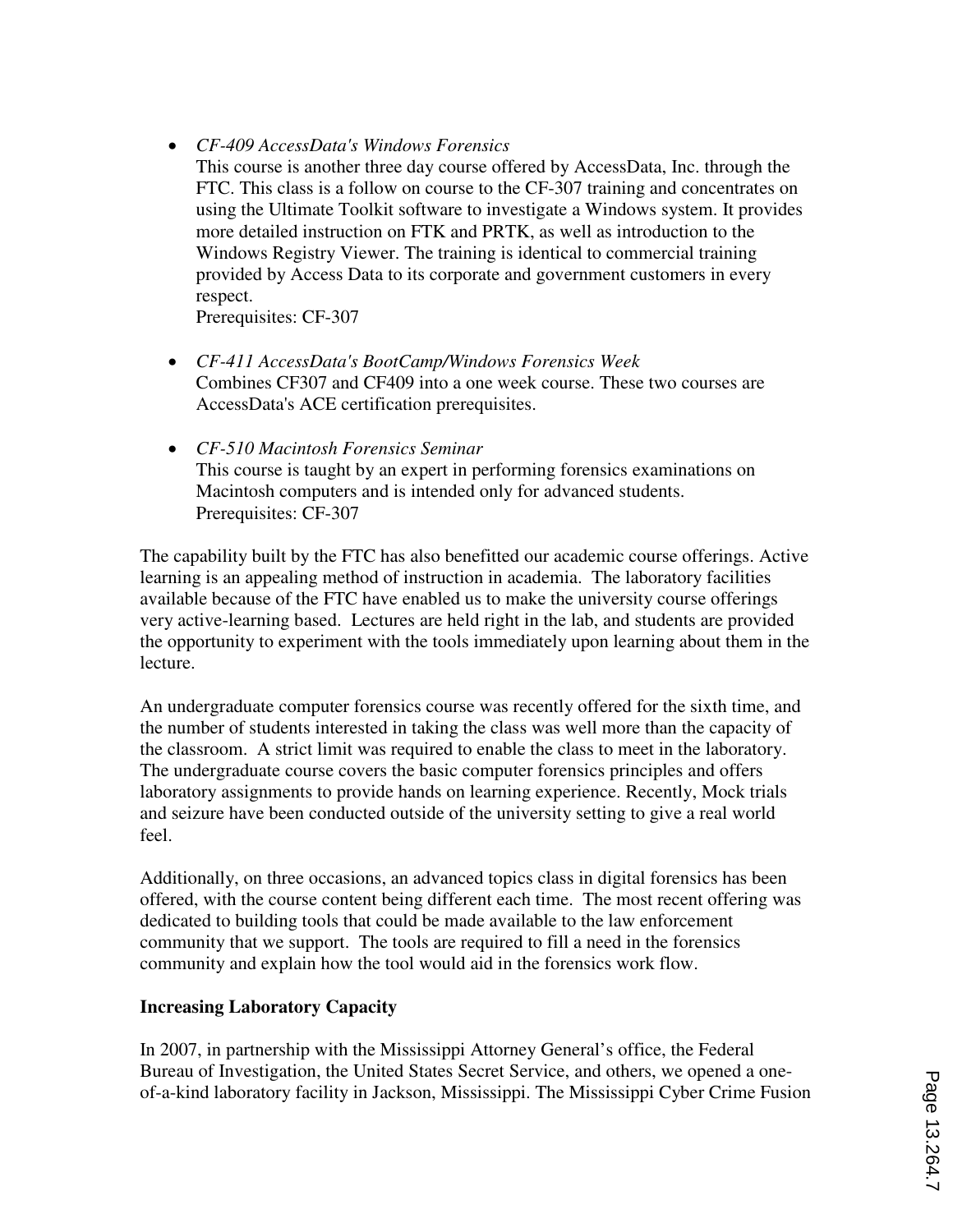Center (CCFC) was established to aid in the cooperation and collaboration among different law enforcement agencies investigating computer crimes in Mississippi. The CCFC brings together the FBI, Secret Service, US Postal Inspectors, Attorney General's Cyber Crime Center, as well as several state and local law enforcement agencies in one state of the art facility to investigate and prosecute computer crimes. The CCFC houses the cyber crime investigators, computer forensics examiners, the state and U.S. Attorneys involved in prosecuting computer crimes, as well as a branch of the FTC that conducts training in the facility.

### **Expanding Beyond Law Enforcement**

In addition to training current law enforcement officers to solve computer crimes, the training capacity developed by the FTC has provided benefits to students at Mississippi State University. The laboratory at MSU, including the equipment and software, as well as the curriculum developed have enabled the sharing of computer forensics education to senior undergraduates and graduate students in computer science, software engineering, computer engineering, management information systems, and criminal justice programs. Courses include the basic Introduction to Computer Forensics course offered for three hours credit every Fall semester, and different special topics classes for graduate students in more advanced forensics technologies and research topics. The Introduction to Computer Forensics class has been offered six times since 2003, and since the law enforcement training was started has been enhanced tremendously by much more active learning activities. During the most recent semester, university students were tasked to create digital evidence, investigate and examine digital evidence, conduct bag and tag drills at a local mock city established for this purpose, and undergo both direct and cross examinations in a mock trial. This mock trial was designed to illustrate how the results of the investigations that they conducted are used to prosecute and convict a computer criminal. The mock trial involved practicing lawyers and a retired judge in the local county courthouse. The students would take the stand and then sweat it out under cross examination. The mock seizure was held at the Regional Counter Drug Training Facility in Meridian, Mississippi. The facility has several buildings that can be used to practice evidence collection. During the time there the students are either directly participating in evidence collection or watching other groups perform. The stress provided by these exercises are hoped to prepare them for future employment in the computer forensics field by giving them a more realistic experience of the practical application of a classroom subject. <sup>8</sup>

Research has benefited from the expanded capacity. Since the forensics program started, more than a dozen graduate students have used the forensics laboratory for experiments and research. The most successful work has been in evidence modeling  $2, 3, 4$ , resulting in our first successful forensics PhD graduation in 2006. Additional research has been published in data hiding. <sup>6</sup>

#### **Successes and Future Work**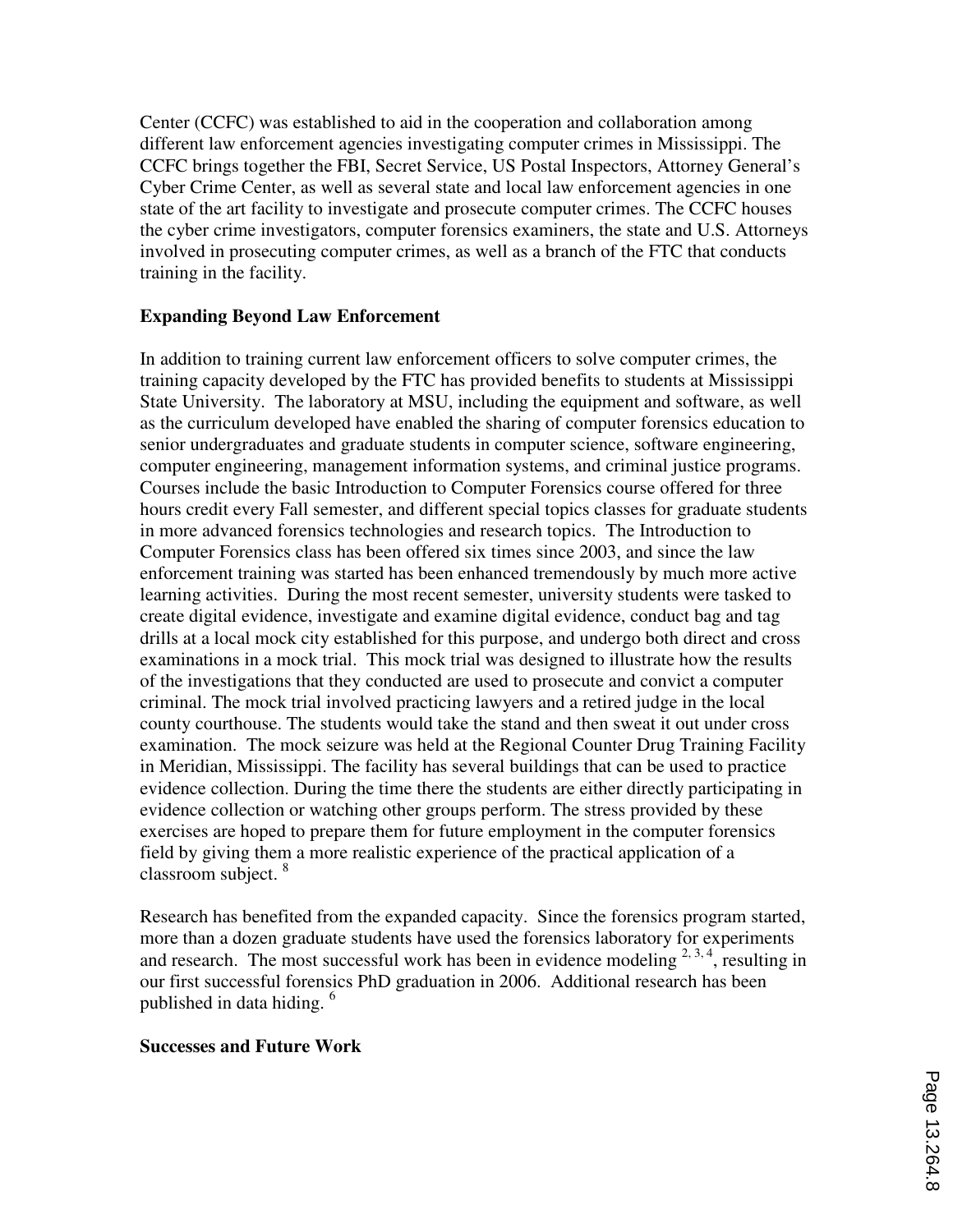After our trip to the mock city at the Counter Drug Training Facility in Meridian, Mississippi, one of our undergraduate students said, "the five minutes of awesomeness was well worth the eight hour wait." The student was describing a staged first responder's scenario. The level of student participation was extraordinary. Every student participated in the voluntary event that took place on the weekend.

As the field continues to advance, the need for a more advanced undergraduate course will develop. Topics such as cell phone seizure, wireless network forensics, and Supervisory Control and Data Acquisition (SCADA) forensics will provide the basis for this class. This increased level of education will provide a more accomplished graduate.

In addition to the over 1400 law enforcement students that have gone through training courses at the Southeast Region Forensics Training Center, well over 200 university students have benefited from the training. Our efforts are paying off and should continue to pay off in the future. As the popularity of our program continues to expand, we expect the diversity of our course offerings to continue to expand.

#### **References**

- 1. Baum, K., "National Crime Victimization Survey: Identity Theft, 2005", *Bureau of Justice Special Report*, November 2007.
- 2. Bogen, A. and D. Dampier, "Knowledge Discovery and Experience Modeling in Computer Forensics Media Analysis," Accepted for publication in the Proceedings of the 3rd International Symposium on Information and Communication Technologies, June 16-18, 2004, Las Vegas, NV.
- 3. Bogen, A. and D. Dampier, "Preparing for Large-Scale Investigations with Case Domain Modeling," Proceedings of the 2005 Digital Forensics Research Workshop (DFRWS), New Orleans, LA, August 17-19, 2005.
- 4. Bogen, A. and D. Dampier, "A Software Engineering Modeling Approach to Computer Forensics Examination Planning," Proceedings of the First International Workshop on Systematic Approaches to Digital Forensic Engineering (SADFE 2005), Taipei, Taiwan, November 7-10, 2005.
- 5. Bogen, A., D. Dampier, and J. Carver, "Domain Modeling in Computer Forensics Examination: An Empirical Study", Proceedings of the 2007 Hawaii International Conference on the System Sciences, Minitrack on Digital Forensics, Waikoloa, Hawaii, January 3-7, 2007.
- 6. Cantrell, G. and D. Dampier, "Hiding Data through FAT 32 Boot Sector Manipulation," Proceedings of the 1<sup>st</sup> Annual IFIP Conference on Digital Forensics, Orlando, FL, February 13-16, 2005.
- 7. Dandass, Y, "Hardware-assisted Scanning for Signature Patterns in Image File Fragments," *Proceedings of the 40th Hawaii International Conference on System Sciences*, 2007.
- 8. Vaughn, R., D. Dampier, and M. Warkentin, "Building an Information Security Education Program," Proceedings of The 2004 Information Security Curriculum Development Conference, Kennesaw, Georgia, September 17- 18, 2004.
- 9. Vaughn, R. and D. Dampier, "The Development of a University-based Forensics Training Center as a Regional Outreach and Service Activity", Proceedings of the 2007 Hawaii International Conference on the System Sciences, Minitrack on Digital Forensics, Waikoloa, Hawaii, January 3-7, 2007.